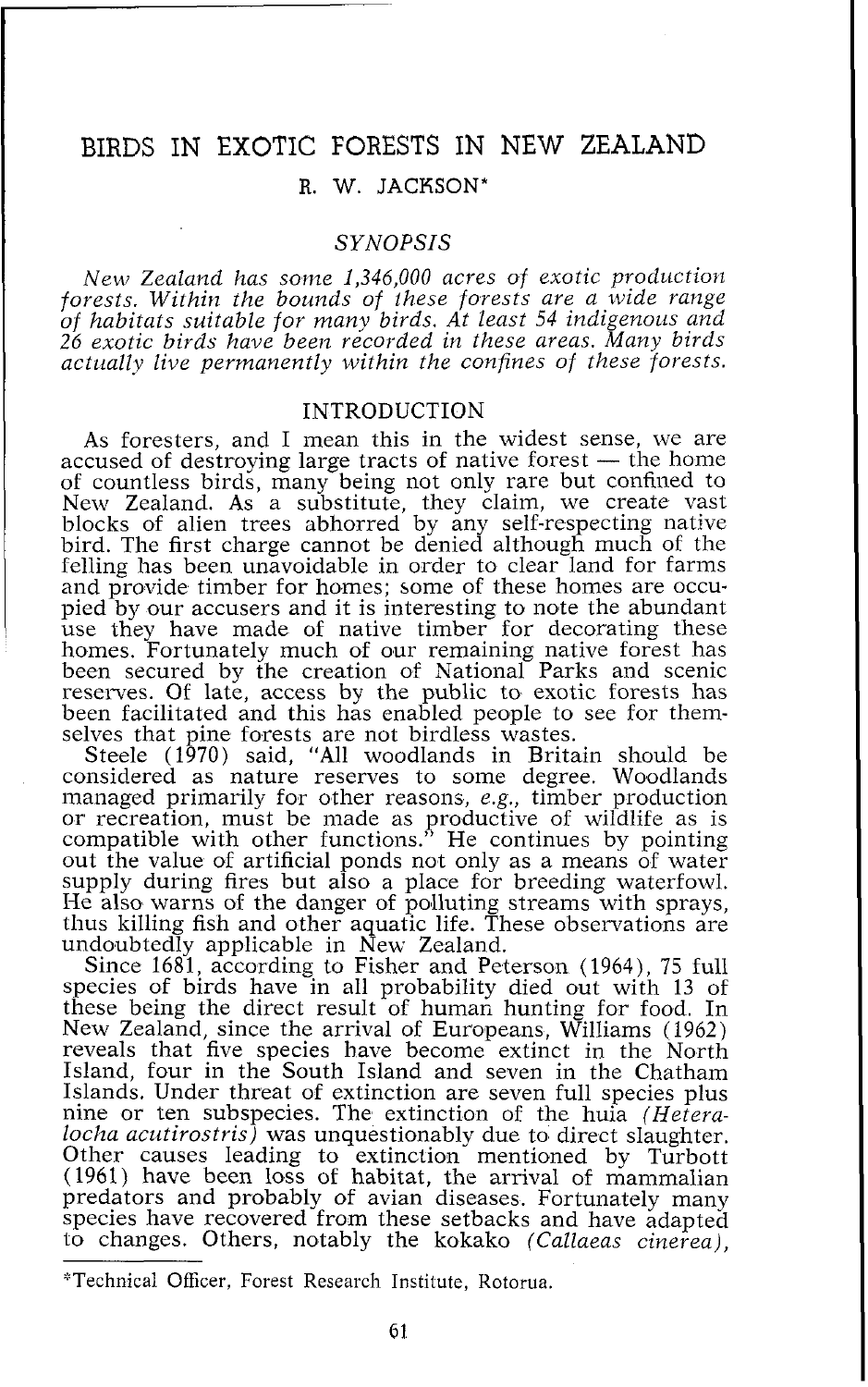probably never will adapt to changes and for this reason the New Zealand Forest Service set aside 2,000 acres of bush in Rotoehu State Forest to ensure their survival. Birds like tuis *(Prostlzemadera novaeseelandiae)* and bellbirds *(Anthornis*  only because there are adequate pockets of native forest or suitable nectar-bearing trees such as *Eucalyptus* spp. within or near at hand.

At present there are in New Zealand about 1,346,000 acres of exotic production forests; most of this forested area contains radiata pine, Douglas fir and other pines. When one considers that these areas comprise not only forested areas but also gullies, swamps, firebreaks, etc., then one can appreciate the vast range of bird habitats available. According to my own observations, coupled with many others, at least 79 different bird species have been seen in exotic forests; about two-thirds of these are native.

#### EXOTIC BIRDS

Dealing first with introduced birds, it is not difficult to see why they readily invaded plantations which, after all, are of kinds common in their native Europe. The thrush *(Turdus philomelos)* and blackbird *(Turdus merula)* are familiar to us all and are found throughout the forests of the country. Often they use the forest as a sort of dormitory and feed on neighbouring farmlands, returning to roost or nest in the trees. Equally widespread are the chaffinches *(Fringilla coelebs),* redpolls *(Acanthis flammea),* goldfinches *(Carduelzs carduelis),* greenfinches *(C. chloris)* and yellowhammers *(Emberiza citrinella).* The chaffinch probably shares the distinction with the blackbird of being the most numerous exotic bird. Flocks of goldfinches and redpolls are frequently seen in winter when they feed on exotic weed seeds found along road sides or cut-over areas. The chaffinch consumes large amounts of pine seed and I suspect the redpoll does too, as I have seen them hanging from pinaster pine cones and pulling out the seeds. Goldfinches have been observed eating radiata pine seed at the seed extraction plant (G. Hedderwick, pers. comm.). Ryder (1948) records the greenfinch, which is relatively infrequent compared with chaffinches, as feeding on radiata pine seeds. During the summer months all the finches feed largely on insects, consuming large numbers of harmful caterpillars; redpolls appear to like nursery spiders *(Dolomedes minor),* at least in Kaingaroa Forest. Although the house sparrow *(Passer domesticus)* is found all over New Zealand, it tends to follow man, so is not found throughout the forest, but near settlements or felling gangs. A single sighting of a Java sparrow *(Pada oryzivara)* at Naseby was no doubt that of an escaped cage bird. Closely related to the yellowhammer, the cirl bunting *(Emberiza cirlus)* is not widely spread but has been seen at Hokonui Forest.

The hedge sparrow *(Prunella modularis)* or dunnock (it is not a sparrow at all) is found in all parts of the forest. Bull (1968) says they never move as a flock, but singly or in pairs.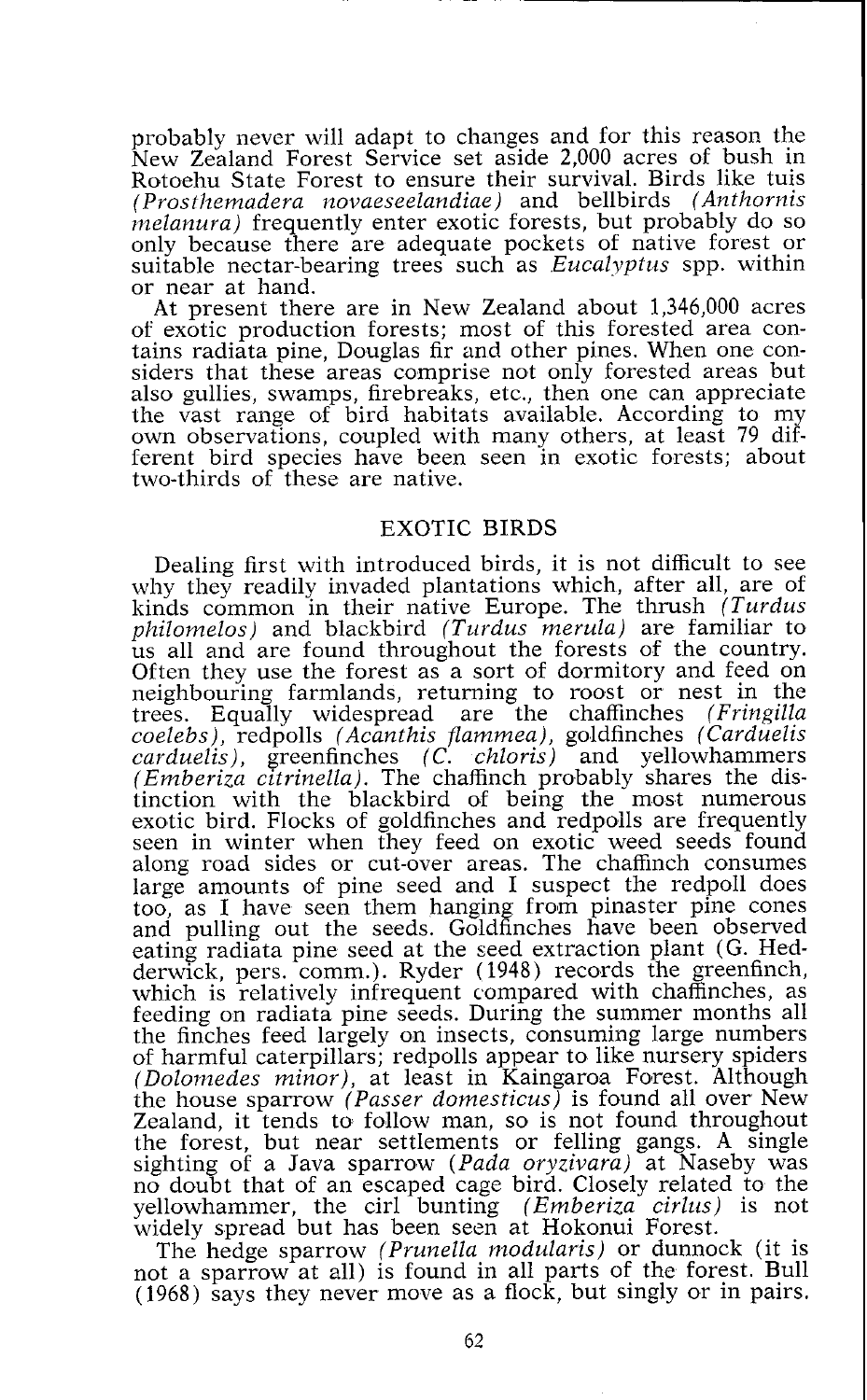I have seen 15 birds together but think they happened to be all in the same place at once rather than flocking.

The open areas are the habitat of the yellowhammer, cirl bunting, skylark *(Alauda arvensis)* and native pipit *(Anthus novaeseelandiae),* while the pheasants *(Phasianus colchicus),*  brown quail *(Synoicus ypsilophorus)* and California quail *(Lophortyx californica)* prefer slight cover. My own obseryations indicate that the brown quail favours sandy areas with lupins although these birds are seen elsewhere. Found only in the South Island, the chukor *(Alectoris chukar)* has been seen at Berwick and Herbert Forests.

The starling *(Sturnus vulgaris)* and myna *(Acridotheres tristis)* are not forest birds but tend to congregate round buildings or along roads. The myna, which is still colonizing, is found only in the northern half of the North Island. Also spreading are the Australian white-backed magpies *(Gymnorhina hypoleuca)* and the eastern rosellas *(Platycercus eximius*). The magpies appear to be in most North Island forests, having recently appeared in the volcanic plateau region. They are also in the Canterbury forests. In Ngaumu and Te Wera, M. A. Stoodley (Forest Blology Observer) records that they break pine leaders by perching on them.

The eastern rosellas are particularly common in Woodhill, Riverhead and various pine forests round Dunedin. In Dunedin they are reported as interbreeding with crimson rosellas *(Platycercus elegans)* (Falla *et al.,* 1966). Eastern rosellas are also in Northland at Waipoua and Glenbervie Forests. They have recently been seen in Whakarewarewa Forest *(S.*  Bigwood, pers, comm.). The sulphur-crested cockatoo *(Cacatua galerita),* which could be self introduced (Falla *et at.,* 1966), Higwood, pers. comm.). The sulphur-crested cockatoo (Cacatua galerita), which could be self introduced (Falla *et al.*, 1966), is seen in Waiuku and Woodhill forests; one bird — an escape in Frequents the gum trees in Whak -frequents the gum trees in Whakarewarewa Forest.

A kookaburra *(Dace10 gigas)* was recently seen in Riverhead (M. Banks, pers. comm.).

The little owl or German owl *(Athene noctua),* which was liberated in Otago in 1906 and 3910, has been seen at Eyrewell (R. McKenzie, pers. comm.), Berwick and Thornbury.

Canada geese *(Branta canadensis),* which are found in Canterbury and Otago, have been recorded at Naseby and in the North Island at Kaingaroa. The mallard duck (Anas platy $r hynchos)$  interbreeds with the native grey duck (A. super*ciliosa),* and several domestic varieties, producing some oddlooking hybrids. These hybrid-mallards are familiar to us all and found wherever there is suitable water to dabble in.

#### NATIVE BIRDS

The spread of native birds into exotic forests has been of great interest to ornithologists, particularly as some birds appear to favour their new home more than their previous ones. Where exotic forests are adjacent to or include indigenous vegetation, the process has probably been accelerated. The insectivorous birds are mainly concerned in this colonization. As these invaders include the grey warbler *(Gerygone igata),*  whitehead *(Mohoua albicilla)* and brown creeper *(Finschia*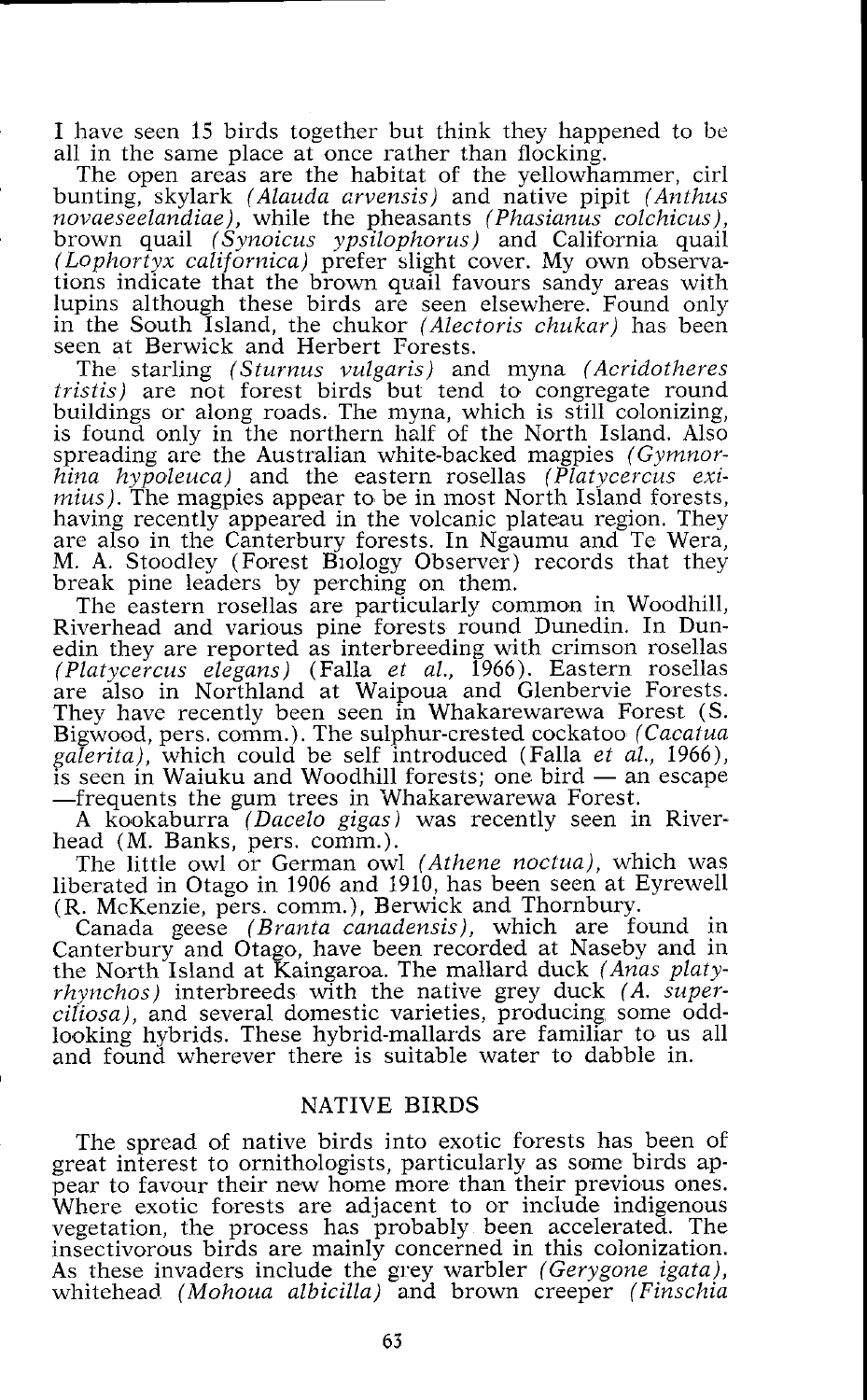*rzovaeseelandiae),* so they have been followed by their parasitic hosts, the shining cuckoo *(Chalcites lucidus)* for the warbler, and the long-tailed cuckoo *(Eudynamis taitensis)* for the other two.

I cannot determine when the invasion commenced, but in Kaingaroa most birds were recorded as early as 1940, and the process of invasion is still not complete. The rifleman *(Acanthisitta chloris)* is still actively colonizing although Caughley (1960) reported them in Matea Forest as early as 1960. I personally noticed a marked increase in numbers of robins *(Petroica australis)* about 1964, even though they were there in 1946 when Weeks (1949) recorded them. In 1948, Ryder made a similar observation.

North Auckland forests are sadly lacking in many of the bush birds, mainly because they were not already there in the native forests. It can claim the rare brown duck *(Anas uuclclandica)* at Waitangi *(A.* T. Edgar, pers. comm.), and fernbirds *(Bowdleria punctata)* are to be found in the swampy areas. Pipits, fantails *(Rhipidura fulginosa),* silvereyes *(Zosterops lateralis)* and grey warblers are seen, but they are also found in every forest in New Zealand. The shining cuckoo is also encountered wherever its host the grey warbler breeds. Also encountered is the long-tailed cuckoo as it passes through north Auckland, in search of its hosts further south.

As one comes into the volcanic plateau region one finds whiteheads, tomtits *(Petroica nzacrocephala)* and robins. Gibb (1961) recorded more than one whitehead per acre in *Pinus radiata* stands of Kaingaroa. According to my own observations, the whitehead first enters radiata pine stands when the trees have reached a breast-height diameter of 4 to 5 inches. I also noticed that the songs of whiteheads found in PTY forests, near Putaruru, differ from those in the Rotorua area. Whiteheads, tomtits and robins are found in Kaingaroa and its adjacent forests, Forest Products forest, and Whakarewarewa. I have one unconfirmed sighting of a robin at Tairua. Whiteheads are found also in Rotoehu but in small numbers.

Tomtits and riflemen are also seen in Karioi. It appears from my observations that the tomtit in Kaingaroa may have been displaced slightly by increased numbers of robins. The latter appears more restricted in its choice of habitat, remaining in mature stands of radiata, contorta and Corsican pines; it also favours mature Douglas fir stands. The tomtit is also found in these stands, but also in other younger stands and open cutovers.

It is interesting to note that whiteheads, tomtits and robins do not appear to have invaded Tarawera Forest yet, while grey warblers, silvereyes and fantails have. This forest is only about ten years old, and the largest radiata pines are only some 40 ft high.

In the South Island robins are recorded at Golden Downs and Whare Flat, while tomtits are also in these forests and Mahinerangi, Herbert, Berwick and Hokonui. D. Kershaw (pers. comm.) tells how robins like to peck-out a lighted match left standing on the cleared forest floor.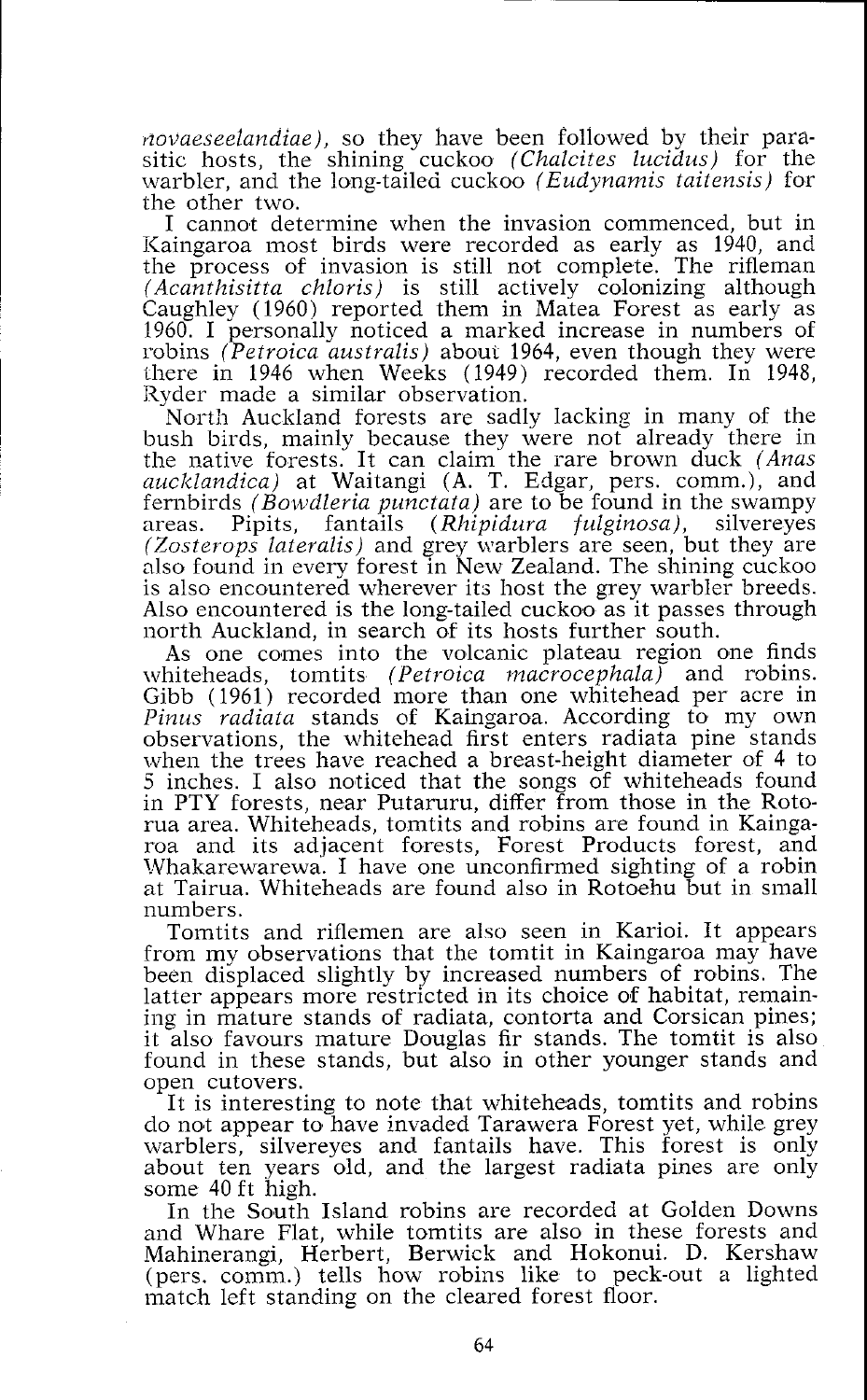Riflemen are seen at Golden Downs, Hanmer, Herbert mu generally in the various exotic pine plantations around Dunedin. Brown creepers, found only in the South Island, are in Golden Downs, Dunedin plantations generally, Conical Hill and Hokonui. Fernbirds are common in Westland forests which are being converted to exotic (C. G. R. Chavasse, pers. comm.). One has been recorded at Berwick.

Tuis seem to be encountered in forests throughout New Zealand, but bellbirds are only south of Auckland. Pigeons *(Hemiphaga novaeseelandiae)* are as widespread as the tui but not nearly so common, although they appear to be fairly abundant in the Dunedin area; at Herbert they are said to be increasing. At Longwood they feed on broom *(Cytisus* sp.) (C. G. R. Chavasse, pers. comm.). None of these three birds could live entirely in pure conifers, but all nest in them.

The only wekas *(Gallira2lus australis)* I know of in North Island forests are at Tairua where they were introduced. In the South Island they are common in Tawhai (C. G. R. Chavasse and J. Balneaves, pers. comm.). R. McKenzie (pers. comm.) found them at Mt Grey, adjacent to Ashley Forest. There are few records for the brown kiwi *(Apteryx australis),*  although the Field Guide reports it as being in many areas of the North Island; this obviously refers to native bush. It breeds in Tairua Forest, and according to G. W. Kedderwick (pers. comm.), was in Haparangi.

Native parrots do not appear to thrive in exotic forests. *A* red-crowned parakeet *(Cyanoranzphus novaezelandiae)* was seen, in 1962, at Mihi N.Z. Forest Products (Spens-Black and Blomfield, 1963). Mrs J. Hamel records occasional visits of yellow-crowned parakeets *(C. auriceps)* at Whare Flat. A kaka *(Nestor meridionalis)* spent more than a week in the garden of D. Bartram at Kaingaroa where it fed on apples on one of his trees. This Observer also saw one flying over a patula pine compartment adjacent to native bush.

An interesting observation was made in December, 1965, by D. S. Jackson in Baigent's forests near Nelson. While he was working in among radiata pines, he saw a flock of at least 12 Australian tree martins *(Hylochelidon nigricans).* 

There are three main birds of prey, the harrier hawk *(Circus approximans),* the New Zealand falcon *(Falco novaeseelandiae),* and the morepork owl *(Ninox novaeseelandiae).* The harrier and the morepork are encountered in forests everywhere, but the falcon is rare north of Auckland and appears to be decreasing. It is a bold bird and will perch near to humans, thus making a ready target. It is occasionally seen in Kaingaroa, and until recently was seen in the grounds of the Forest Research Institute. R. McKenzie tells me he has seen it at Mt Grey next to Ashley.

The Nankeen kestrel *(F, cenchroides),* according to Edgar and Grant (1969) is a straggler to New Zealand from Australia. In June 1969, a bird was seen in Kaingaroa by D. Bartram and V. Jancarik.

The kingfisher *(Halycon sancta)* is widespread, especially in the North Island where it is encountered in the open areas of exotic forests. In the South Island it has been seen at Her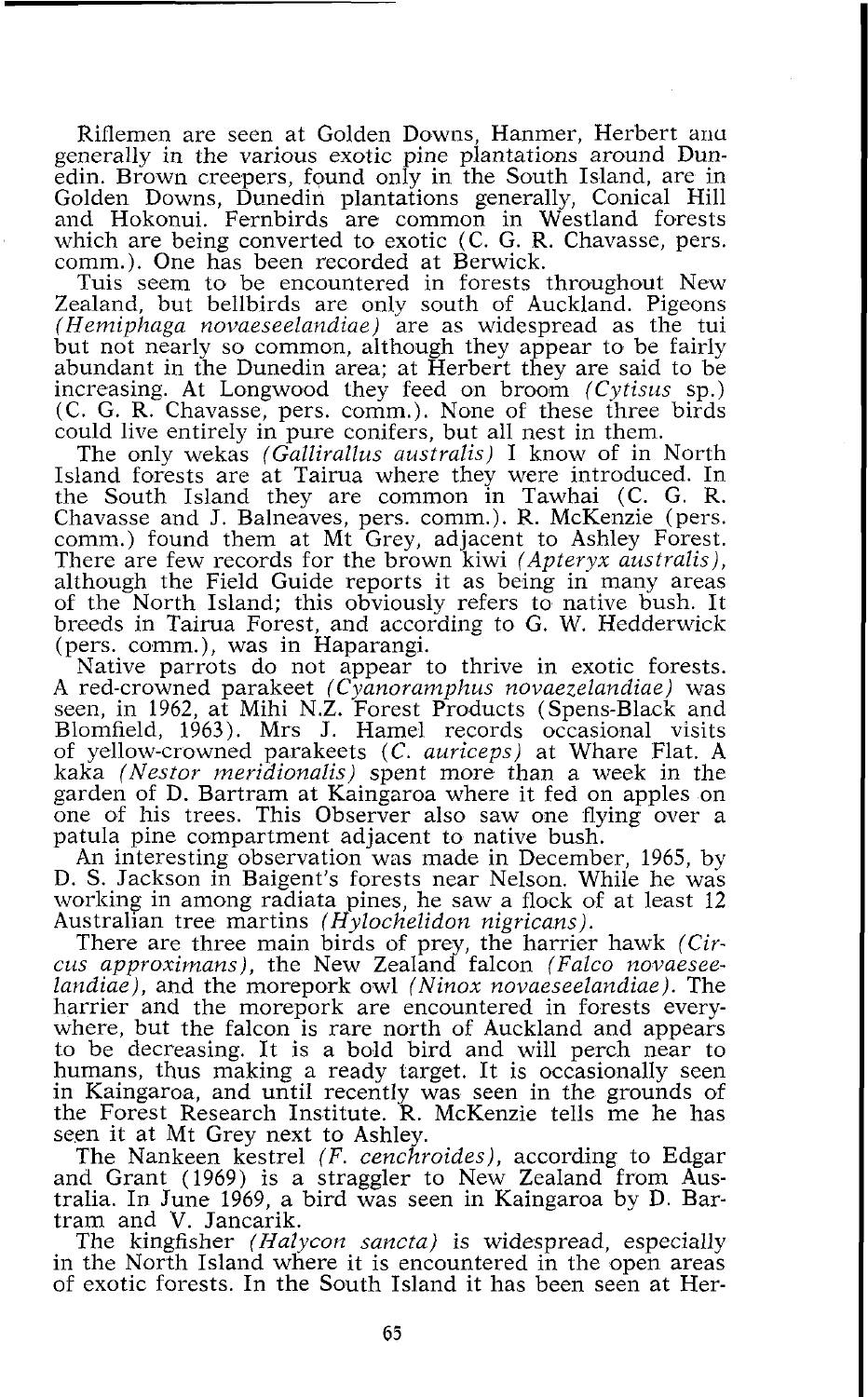bert and Berwick. White-faced herons *(Avdea novaehollandiae),* comments Carroll (1970), are one of at least seven species of Australian birds to colonize New Zealand during the last century. Mainly they are seen near coastal forests, but they do extend their range inland to suitable swampy regions. They prefer to nest in pines (Falla *et al.,*  1966). The blue reef heron *(Egvetta sacra)* is purely a coastal bird and will be seen only near forests such as Tairua, Matakana Island and possibly other coastal forests of north Auckland. The white heron (E. *alba)* will be only an occasional visitor to coastal forests. One was seen at Tairua in 1963 (B. Moberly, pers. comm.).

Swamps, to the casual visitor, often appear devoid of life when in fact they are one of the most vital habitats to birdlife. It is only by patient observation or some unusual event causing an upheaval that an observer can see its denizens. The spotless crake *(Porzana tabuensis)* is little known for this reason, and could well occupy more areas than it has been seen in D. Bartram (pers, comm.) has found one near Muruppersion, and could well occupy more areas than it has been<br>been in D. Bartram (pers. comm.) has found one near Muru-<br>para — the victim of a cat — and R. Weston (pers. comm.)<br>had his dog raise one in Tarawera Valley Bande had his dog raise one in Tarawera Valley. Banded rails *(Rallus philippensis)* like mangrove swamps and may be seen in the late afternoons coming out to feed. I have seen them by Tairua, but they should be present also in other similar areas. Bitterns *(Botauvus stellaris)* are often difficult to see standing in the reedbeds until they move. They appear to be widespread and should be seen in most suitable swamps. Fernbirds have been recorded at Waitangi, Kaingaroa and Berwick. They are almost certainly in parts of Whakarewarewa. At Kaingaroa they seem to be increasing. Swamp fires are certain death to these birds.

Pukekos *(Porphyrio porphyrio)* favour open swampy areas, and so tend to be found where forests have such habitats. These habitats are also the breeding ground for pied stilts *(Himantopus himantopus).* In Northland, where swampy fields cut with drainage ditches adjoin the forest, one encounters the welcome swallow *(Hivundo tahitica).* A bird which also likes fields with wet areas is the spur-winged plover *(Lobibyx novaehollandiae);* one was reported next to Hokonui; these are confined, in the main, to Southland.

Wet areas are the home of ducks, with greys being the most common duck after the mallard, but the grey ducks tend to inhabit more remote areas. They are widely reported. Grey teal *(Anas gibberifrons)* are not common, but nest in Kaingaroa, particularly the Waiotapu subdivision. Scaup Kaingaroa, particularly the Waiotapu subdivision. Scaup *(Aythya novaeseelandiae),* according to Bartram, also nest in Kaingaroa; they occur cn the Green Lake of Whakarewarewa and at Berwick. Grey teal are also at Berwick. Blue ducks *(Hymenolaimus malacovhynchos)* are extending into Kaingaroa and Bartram reports them as nesting there. He has also seen the shoveller duck *(Anus vhynchotis)* there. The shoveller is seen at Herbert and Berwick also. Paradise ducks *(Tadovna variegata*) occasionally appear on the paddocks adjoining Kaingaroa and they have been recorded at Berwick. N. **A.**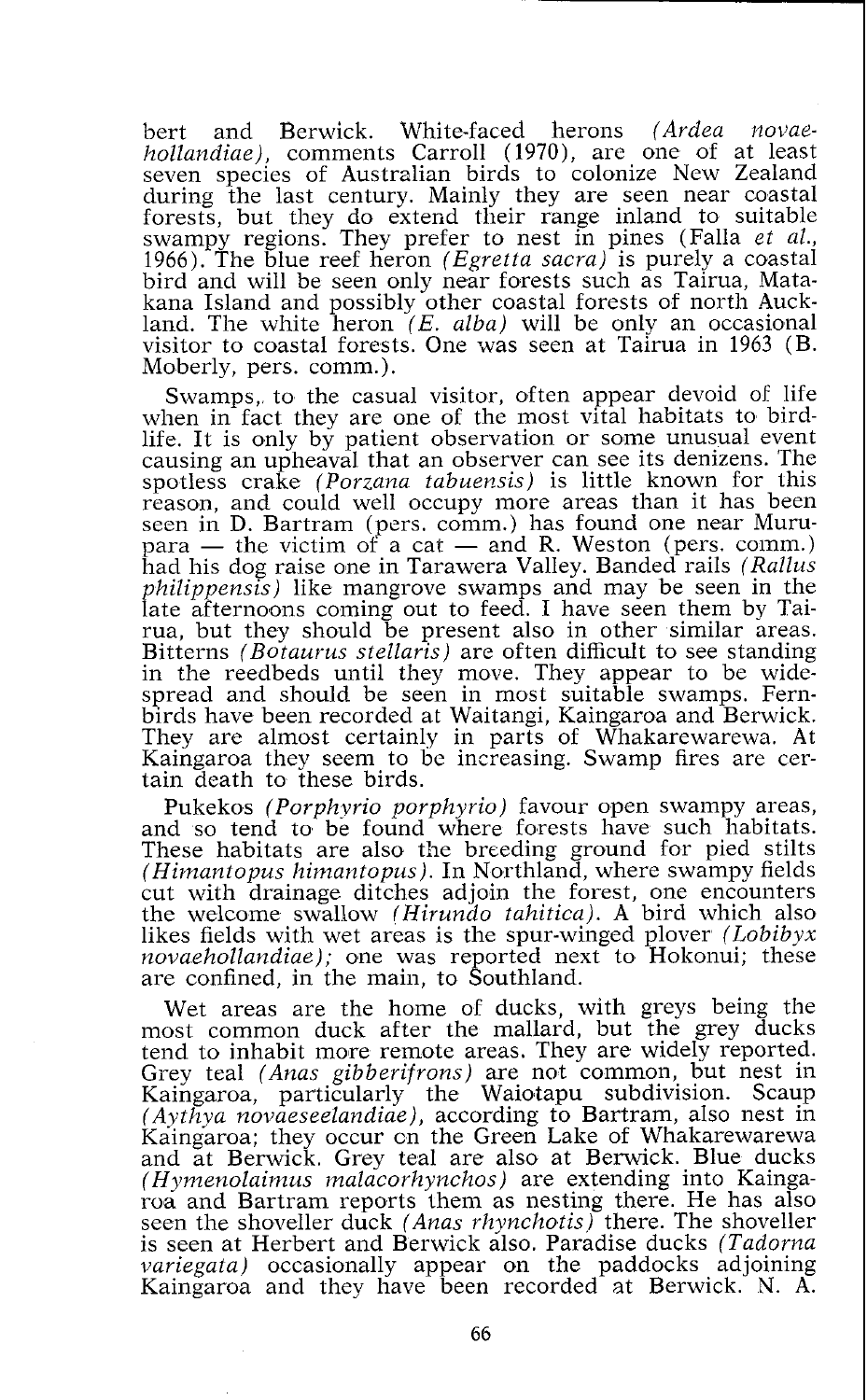Davenhill (pers. comm.) reports them as common in the new Poverty Bay forests.

Seagulls are not infrequent visitors over forested areas and the black-backed gull *(Larus dominicanus)* has actually nested at Kaingaroa (M. Wilcox, pers. comm.). Like the blackbacked gull, the red-billed gull *(L. novaehollandiae)* extends over both islands while the black-billed *(L. bulleri),* apart from breeding in the Rotorua area, is a South Island bird.

Several shags are seen in exotic forests, and some, like the black shag *(Phalacrocorax carbo),* actually nest in them. The black shag is encountered both on the coast and up inland streams throughout the country. The little shag *(P. melanoleucos breviostvis)* occupies similar habitats to the black, but is more common from Rotorua north. It is often seen on the lakes in Whakarewarewa Forest. The little black shag *(P. sulcirostris)* is also seen jn the Rotorua area and from there northwards. The pied shag *(P. varius),* is purely marine, seen from the Bay of Plenty northwards and is only seen in forests bordering the sea.

The little grebe or dabchick *(Podiceps rufopectus)* is found on both the Blue and Green Lakes of Whakarewarewa Forest.

The wading birds are mostly confined to coastal areas; however, some venture inland to breed. The banded dotterel *(Charadrius bicinctus)* breeds on the airstrip at Kaingaroa and has been seen by the author on newly cleared ground at Waimihia subdivision. The South Island oystercatcher *(Haematopus ostvalegus finschi)* is recorded as having visited Thornbury, Hokonui and Naseby. The North Island variable oystercatcher *(H. unicolor)* is seen at Matakana and Tairua.

## CONCLUSION

It is difficult to cover such a large subject as this in such a short paper, and obtain an adequate coverage. I have placed considerable reliance on the notes of the Forest Biology Observers, notes supplied from Southland Conservancy, and Mrs J. Hamel, the regional representative of the New Zealand Ornithological Society for Dunedin. All these sources of information have been of tremendous help but can never replace the value of an actual visit to the area, and so I may have unwittingly drawn some wrong conclusion. Readers will note that I have not mentioned all forests, but it is impossible to do so in a paper of this length. I have tried to compromise by giving an overall picture of what birds can be found in our exotic forests, and I have listed 80 species of birds which have been seen; this list does not leave many other New Zealand species to add.

From what I have written it is obvious that our forests are virtual wildlife reserves, a fact which is already appreciated by numerous ornithologists from overseas. We have created an additional asset to the country for all to enjoy.

I have often been asked what is a suitable guide book for bird watching, and as some readers might wish to pursue a more active interest in their local avifauna I cannot do better than recommend *A. Field Guide to the Birds of New Zealand and Outlying Islands* by Falla *et al.* (1966).